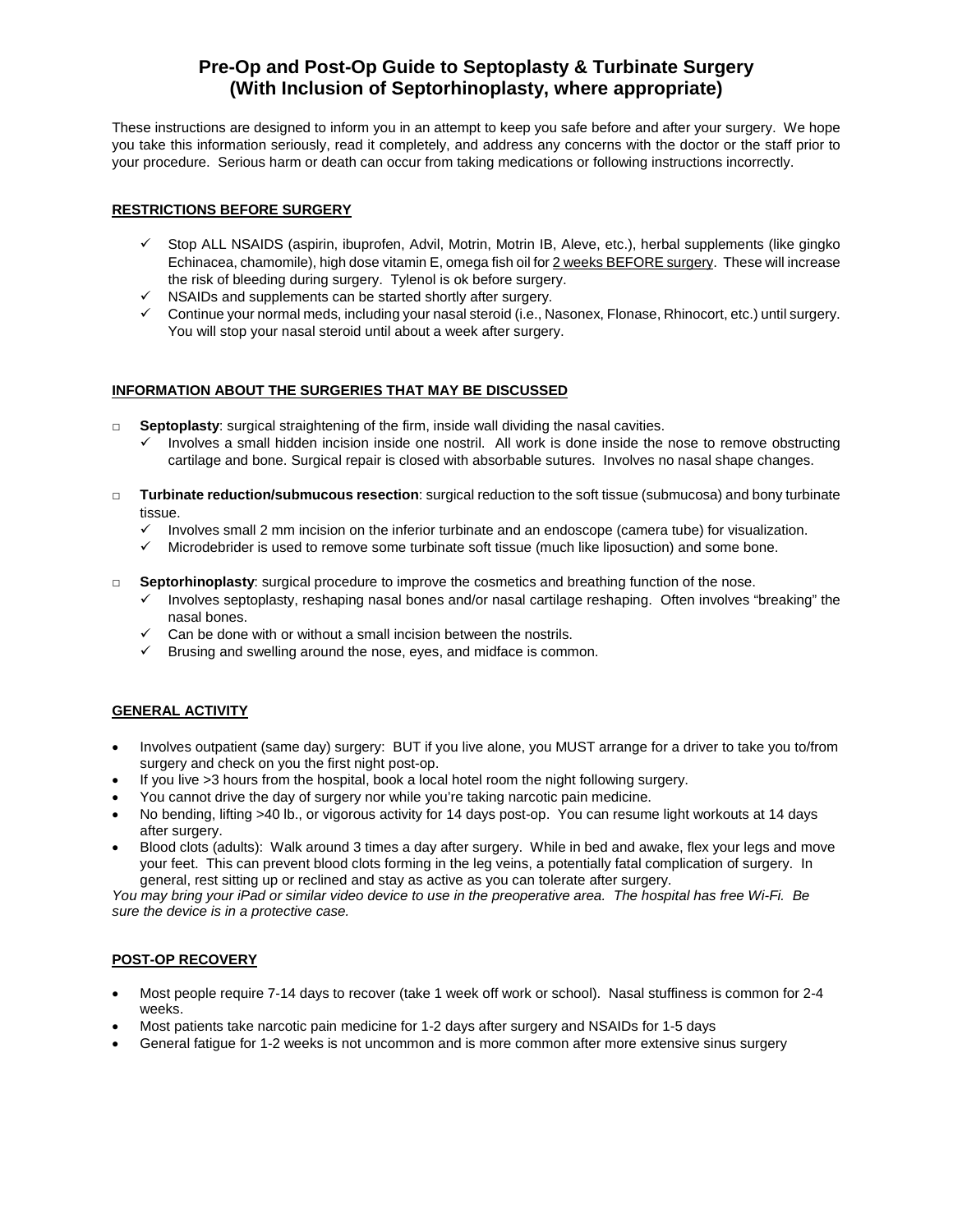# **Pre-Op and Post-Op Guide to Septoplasty & Turbinate Surgery (With Inclusion of Septorhinoplasty, where appropriate)**

# **POST-OP CARE OF THE NOSE AND SINUSES**

- Bloody/watery nasal drainage for 7-10 days is common. You will have some blood dripping from the front of your nose for 2-3 days or so. Use a nasal drip pad (a gauze roll placed under the nose) and change this regularly.
- Use KY Jelly/Ayr Gel/Aquaphor in the nostrils at least 3x/day to keep them moist. You may use a hydrogen peroxide-soaked Q-tip to gently remove dried blood from the front of the nostrils.
- Don't blow your nose hard or sneeze with your mouth closed for 1 week after surgery.
- **Sinus rinsing with salt water (saline): Your most important step for proper nasal care following surgery**
	- Buy the Neil-Med Sinus Rinse™ kit (over-the-counter at any grocery store or pharmacy) before your surgery day.
	- $\checkmark$  Start rinsing approximately 7-10 days after surgery.
	- $\checkmark$  Rinse 4-8 oz. per nostril AT LEAST 3x/day (up to 10x/day is ok).
	- Once a week, microwave both the bottle and black top of your Neil-Med Sinus Rinse™ kit on high for 90 seconds to sterilize.
	- $\checkmark$  This cleans your nose of clots and scabs which may be painful to remove after surgery.
- Use Simply Saline™ spray (over-the-counter): use a 2-3 second spray in the nose every hour while you're awake.
- Keep your head elevated when resting; sleep propped up with 2-3 pillows (especially the first 3 nights).
- Use a humidifier or vaporizer within 6 feet of your head at bedtime or in whatever room you'll spend most of your time.
- Septorhinoplasty patients: Ice the top of the nose over your splint for 1-2 days; a bag of frozen corn/peas works well.

# **BATHING**

→ You mav bathe normally immediately after surgery. If you have a nasal splint on the outside of your nose, keep it dry.

# **DIET**

- $\rightarrow$  Normal daily fluid requirement for adult or child in ounces = 0.5 ounces X body weight in pounds (1 cup+8 ounces)
- $\rightarrow$  In the first 5 days after surgery, drink double or triple the daily fluid requirement. The urine should be light yellow to colorless if fluid intake is adequate.
- $\rightarrow$  Eat when you're hungry. Don't force yourself to eat. Eat anything you want, but avoid hot and spicy foods which can increase nasal blood flow and possibly nasal bleeding.
- $\rightarrow$  Don't drink alcohol while taking narcotic pain medicine. Resume your normal medications unless they were held to decrease your bleeding.
- $\rightarrow$  Take a fiber supplement or stool softener for the first week after surgery and while on narcotics.

# **PAIN**

- $\rightarrow$  The most discomfort is in the first 1-3 days after surgery. You may experience headaches, nasal tip pain, or teeth sensitivity. Some patients require narcotics for 1-3 days. Septorhinoplasty patients will feel more "bone pain" for 3-7 days
- $\rightarrow$  Take the pain medication as prescribed. Don't take more than prescribe; it may hurt you. It will take away some, not all, of your pain.
- $\rightarrow$  Non-narcotic (over-the-counter) pain medications:
	- o Acetaminophen (aka Tylenol) given every 6 hours on a schedule to stay ahead of the pain and encourage hydration. The acetaminophen adult dose is 650 mg. Total acetaminophen from all medications not to exceed 4,000 mg per 24 hours. Tell your doctor if your liver doesn't function normally. This condition requires a lower Acetaminophen dose per 24 hrs.
	- o Ibuprofen (aka Advil, Motrin, etc.) may be used in a limited fashion *after surgery*. The adult dose of ibuprofen is 600-800 mg every 8 hrs. NO more than 3 doses in 24 hrs. Tell your doctor if your kidneys don't function normally. This condition requires a lower ibuprofen dose every 8 hrs. Also, you MUST drink plenty fluids to flush ibuprofen through kidneys. DO NOT TAKE if dehydrated.